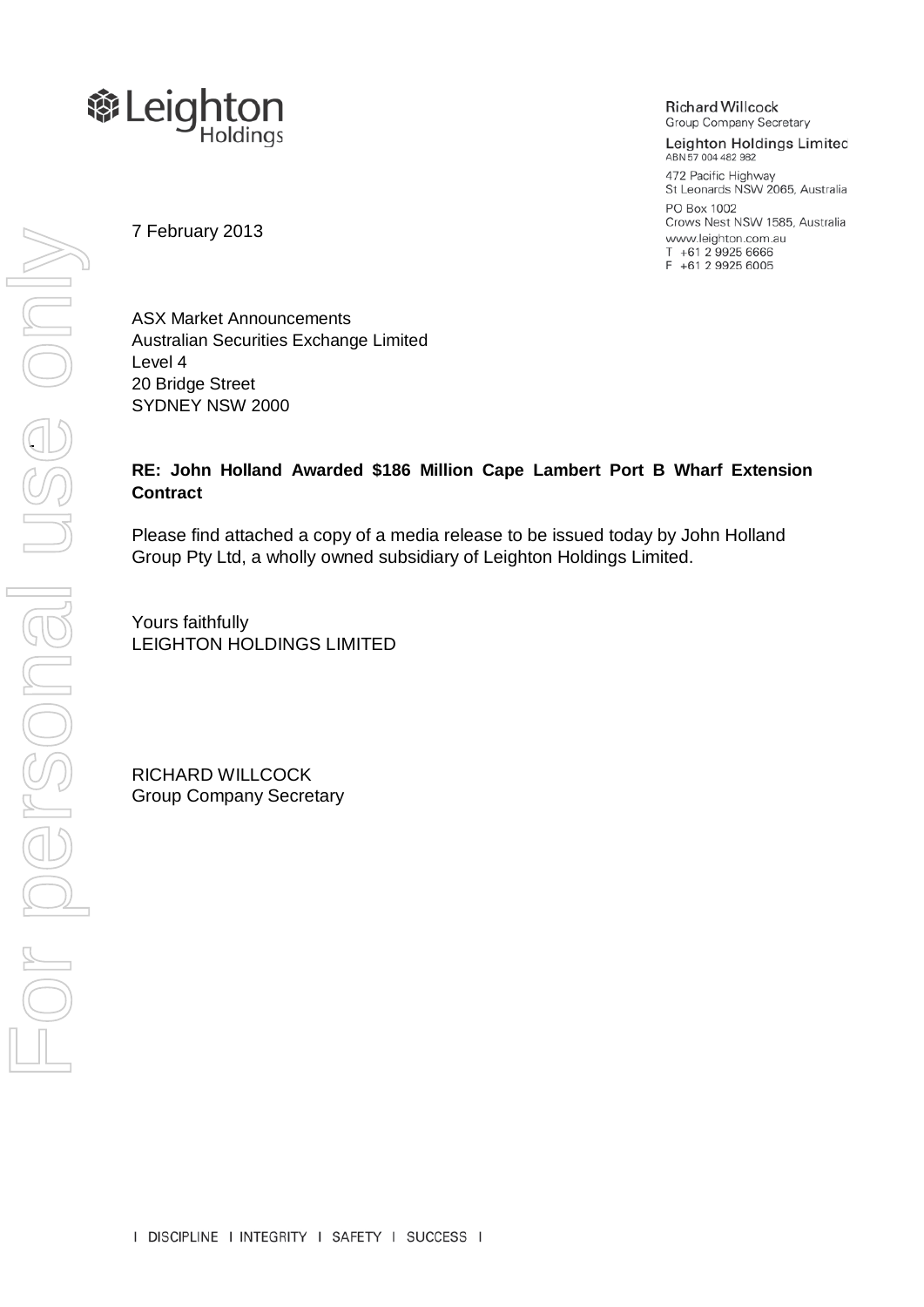

## **John Holland Awarded \$186 Million Cape Lambert Port B Wharf Extension Contract**

**Perth, 7 February 2013:** John Holland has been awarded a \$186 million contract to deliver the Cape Lambert Port B – Wharf Extension project on behalf of Rio Tinto Iron Ore Expansion Projects.

The project will extend the wharf currently being constructed by John Holland to provide an additional two berths at Rio Tinto's Cape Lambert Port B (as part of its announced expansion to 353 Mt annual capacity).

John Holland Group Managing Director, Glenn Palin, said the project will draw on John Holland's industry-leading skills in marine construction and fabrication.

"We believe that John Holland's strong track record in the successful delivery of major wharf projects in the resources sector would have been a major contributor to this award," he said.

"In addition, the project team pulled together a smart modularisation, procurement and logistics solution by working closely with our colleagues at Leighton Asia. This offshore strategy, which reflects our broader focus on developing strong partnerships with organisations with complementary skills, will provide surety for our client on the timing for project delivery."

Mr Palin said John Holland is also leading the way in environmental innovation in the area.

"In early 2012, the Cape Lambert project trialled a "Sponge Jet" blasting and recovery system in place of a more conventional garnet abrasive blasting unit. This absorbs particles and prevents them from becoming airborne over water at the site."

"This vastly reduces dust levels and significantly cuts any risk of contamination."